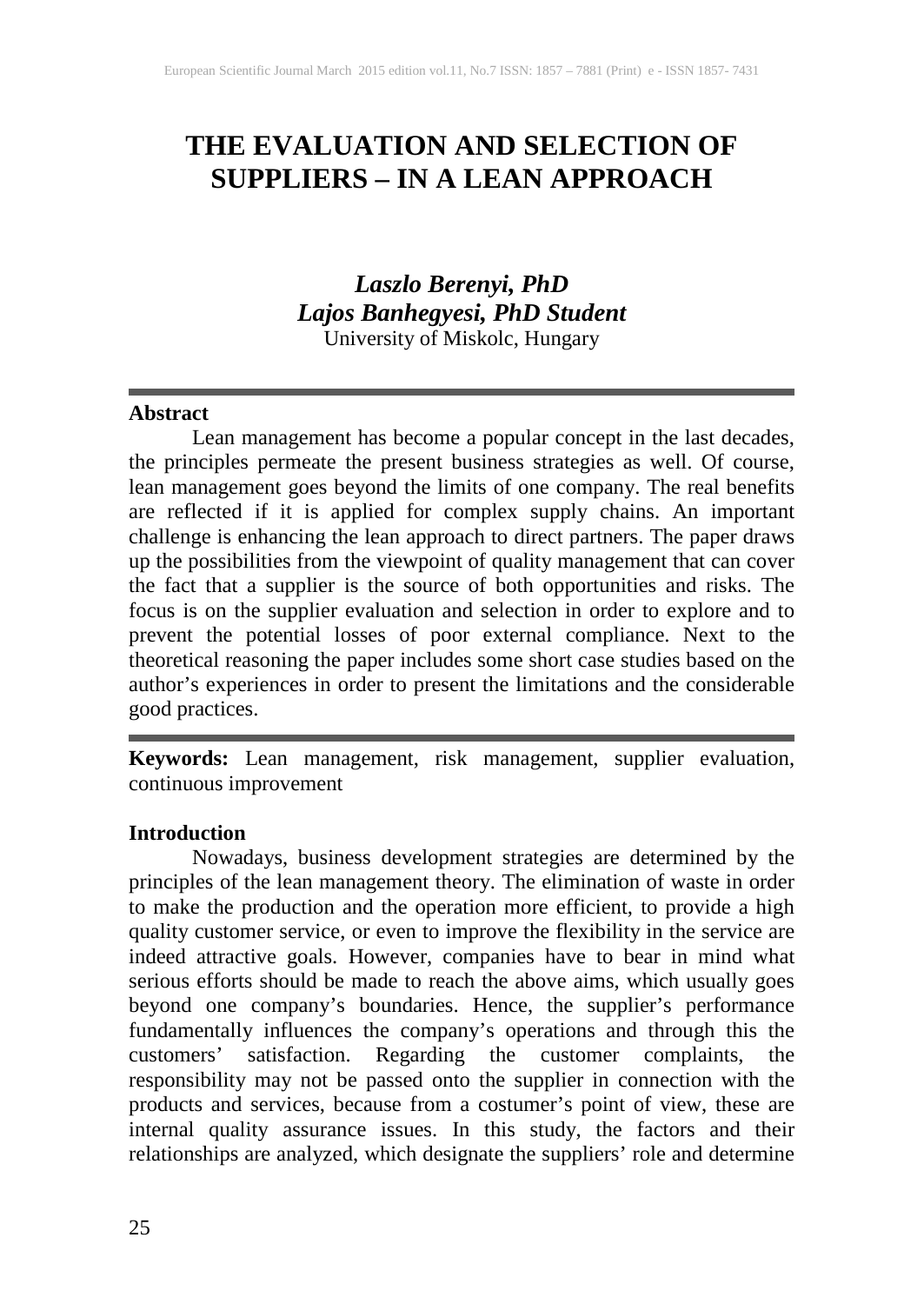their interfaces in the companies' effective operation. The supplier is both a partner and a risk factor at the same time, thus a balance needs to be maintained between these two features. The improvement of the business partnerships always requires an active, problem oriented approach from the management.

The paper summarizes the theoretical frames gained from the good practices of the authors' experiences. The practical experiences are formed as case studies about understanding and managing the suppliers' role in harmony with the lean management principles.

# **Applying the lean principles**

The lean management – although using different expressions – is based on five generally accepted principles (Womack & Jones, 2003): identifying value, mapping value stream, creating flow, establishing a pull system and improvement designate a comprehensive management and operation philosophy. The fundamental goals remain the best quality, the shortest production time, the safety and the high morale (Liker, 2004), in a similar manner as were applied in the Toyota Production System (TPS) which provided the main basis of the lean thinking.

It is obvious that principles above cannot be simply implemented in case of taking only one single company into consideration, because success factors of lean management go beyond the organizational boundaries. The customer relations have a determinant role in the identification of value, while the other principles perceive rather the supplier as decisive factors. The value stream identification mean more than the internal "tidying up", the suppliers can also contribute to the creation of waste. For example, if not the proper part arrives, it can lead to major forms of waste, including:

- waiting: delay in the production procedure, because the new parts should be checked, repaired,
- excess inventory: stocks are over-sustained to ensure that the production never stops due to the improper parts,
- defects: failure of the component is not revealed, especially if it results faulty products etc.

Connecting the just in time principle with the pull production system is a fairly usual business idea, even the kanban is accompanied (Chan, 2001). The fact that the Toyota co-applies these does not mean that there are no other feasible way to follow. The stock reduction may be used even in a push production system; or the kanban applied alone will not lead to improvement in the proper function of the pull approach (Harangozó, 2012). A basic prerequisite of the just in time supply is that the production should be able to foreseen further than the replenishment period of the product or service to be purchased (Hutchins, 1999). However, the use of a kanban system requires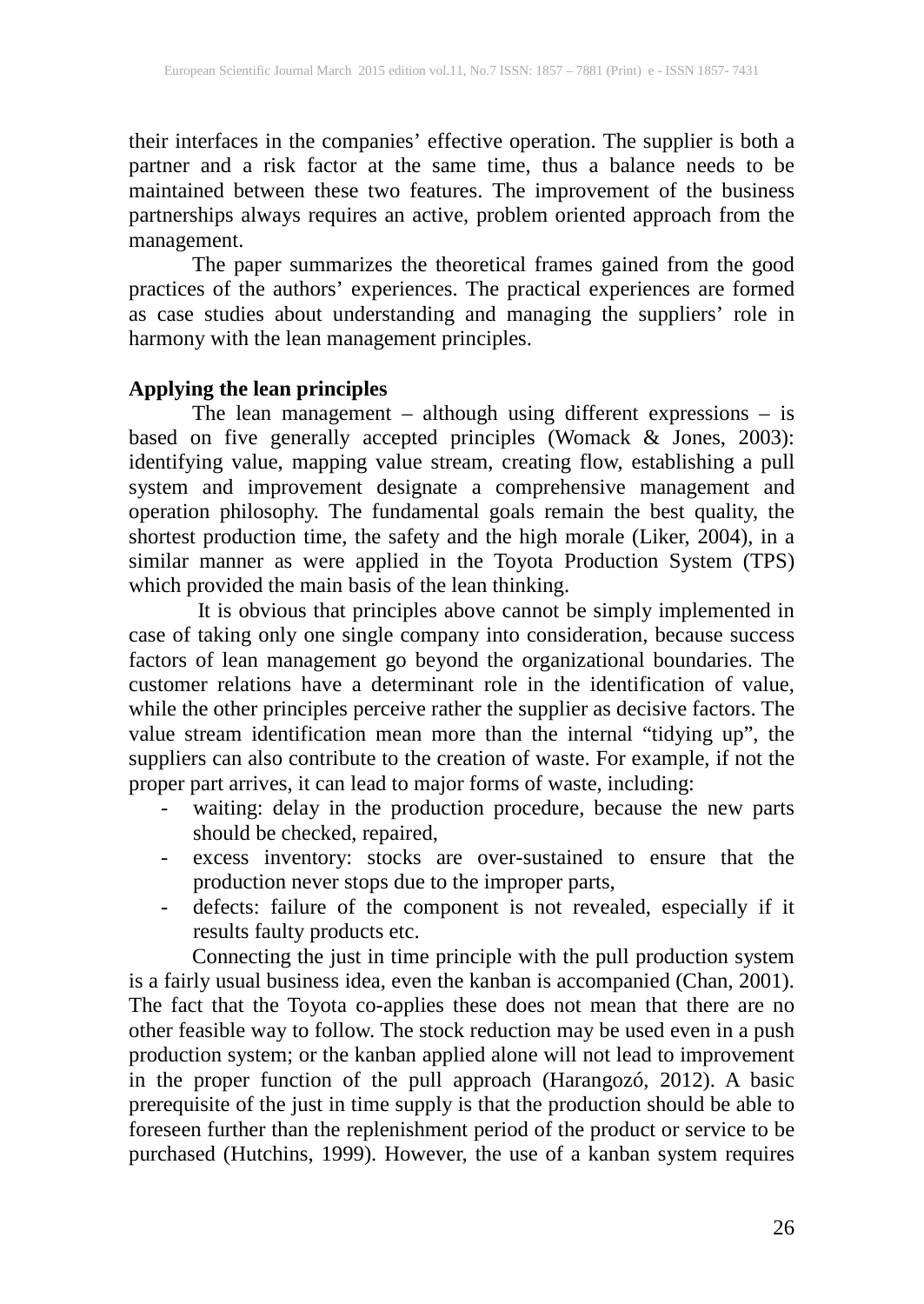strict discipline and strong standardization of the product kits as well as that of the entire procedure. Actually, it only works properly in case there is a stable and continuous demand for the end product (Cimorelli, 2013).

The performance of a company is fundamentally influenced by the performance of its suppliers, that is why the establishment of partnerships with the suppliers goes far beyond the formal business politeness or beyond the making the supplier accept and follow the corporate's own organizational thinking (Marjolein et al., 2007). Ensuring the proper rate of production is possible only if the business partners coordinate their operation in the relevant task at a high level. None of above can be achieved without the commitment and active participation of the leadership (Bodek, 2008).

The suppliers' impact on the company operation may be examined from the quality point of view. An automatic loom incorporating one of his important inventions was developed by Sakichi Toyoda: there was a mechanism fitted into the loom to shut down the machine if the thread had been broken (Liker, 2004). Later, this kind of error detection with having incorporated multiple tools and methods (jidoka) became the foundation stone in the Toyota Production System and was applied for the visualization and the solution of the problems arisen (Feld, 200; Morgan & Liker, 2006; Tyagi et al., 2015). Jidoka helps in maintaining the proper flow of the internal processes, but these processes are not independent from the suppliers' performance at all. The reason for the activation of the automatic stopping may be caused by an inadequate product's arrival in the machine, moreover, this may lie behind andon information indicating a low level of performance. The maintenance of the quality and the minimization of the waste require the continuous quality control (by inter-operational checks), but this is only suitable for the revealing of any waste and for the stopping their spill over. Thus, avoiding the problems requires a complex approach that includes the ensuring of the availability of the material and spare parts needed for the production. Moreover, the maintenance of the failure free operation and the problem solving by terminating the root causes can be achieved only in cooperation with the suppliers as partners.

# **The supplier: partner and risk factor**

There are three main activities regarding the executive tasks in connection with the suppliers and delivery companies:

- the quality control of incoming products,
- the selection of suppliers,
- the evaluation of suppliers.

Quality control of products and services can be carried out by the company itself or it can be a passed on the supplier by declaring the necessary tasks in the supplier contract. The latter option decreases the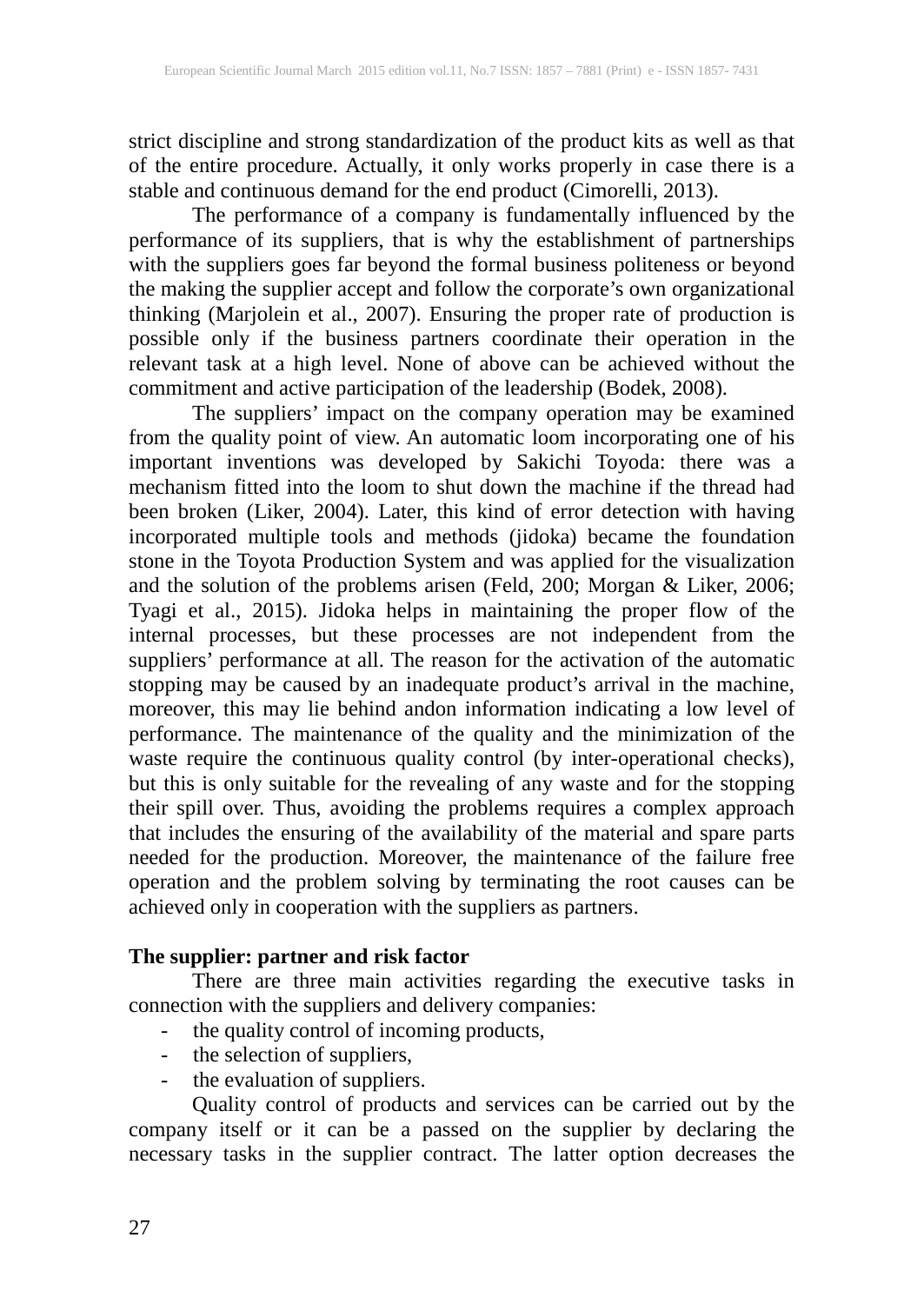number of the company's own activities not directly linked to production but it may increase costs and/or other risks of purchasing. It is also useful to examine this from a different point of view, which shifts to the justification of the "selection and evaluation" approach: the incoming delivered products represent risk factors for the company. The risk refers to a situation in which an event occurs at a given probability, so that the number of probable future events are higher than the actual ones, but a certain probability value can be ordered to each of these events (Fekete, 2000). Thus, the risk is a negative future event which may but will not certainly occur. The company (and not its suppliers) risks the costumers' satisfaction, the profit and the improvement are also at risk. Consequently, the supplier's proper performance is indeed part of the successful strategy. The pure fact that the company does make its supplier carry out the quality control, does not mean that the company does not take the responsibility concerning its customers. There are various strategies that deals with the questions concerning the possible ways for risk management (Farkas & Szabó, 2010; McNeil & Frey, 2005):

- Risk aversion: it means the elimination of the risky activities. Regarding the subject of the paper it means the fundamental question well known from the purchasing logistics: "To produce or to purchase" with answering "to produce". However, in practice, it commonly contradicts the business interest and possibilities (in case of the big corporations because of their good treaty position, while for small businesses because of their limited possibilities).
- Risk reduction: it is a comprehensive concept which covers activities to prevent or relieve the possible losses, furthermore it includes the disregarding of the risk considered to be negligible.
- Passing, shifting and sharing the risk: the company cannot or does not want to take on the risks by its own. There are numerous tools available for this, e.g. it can be regulated by contracts or insurances etc.

From a legal point of view, the supplier risk and the physical actions behind it belong to the concept of passing, shifting and sharing of the risk, however, these are irrelevant from the quality assurance point of view, the main aim being the risk reduction in co-operation with the suppliers.

The proper selection of suppliers (in case of new partners) and their continuous, regular evaluation make achievable the reduction of wastes and as an end-result the risk of losing customers. Expansion of the lean management is feasible if these evaluation actions are carried out with the appropriate content (Gordon, 2008).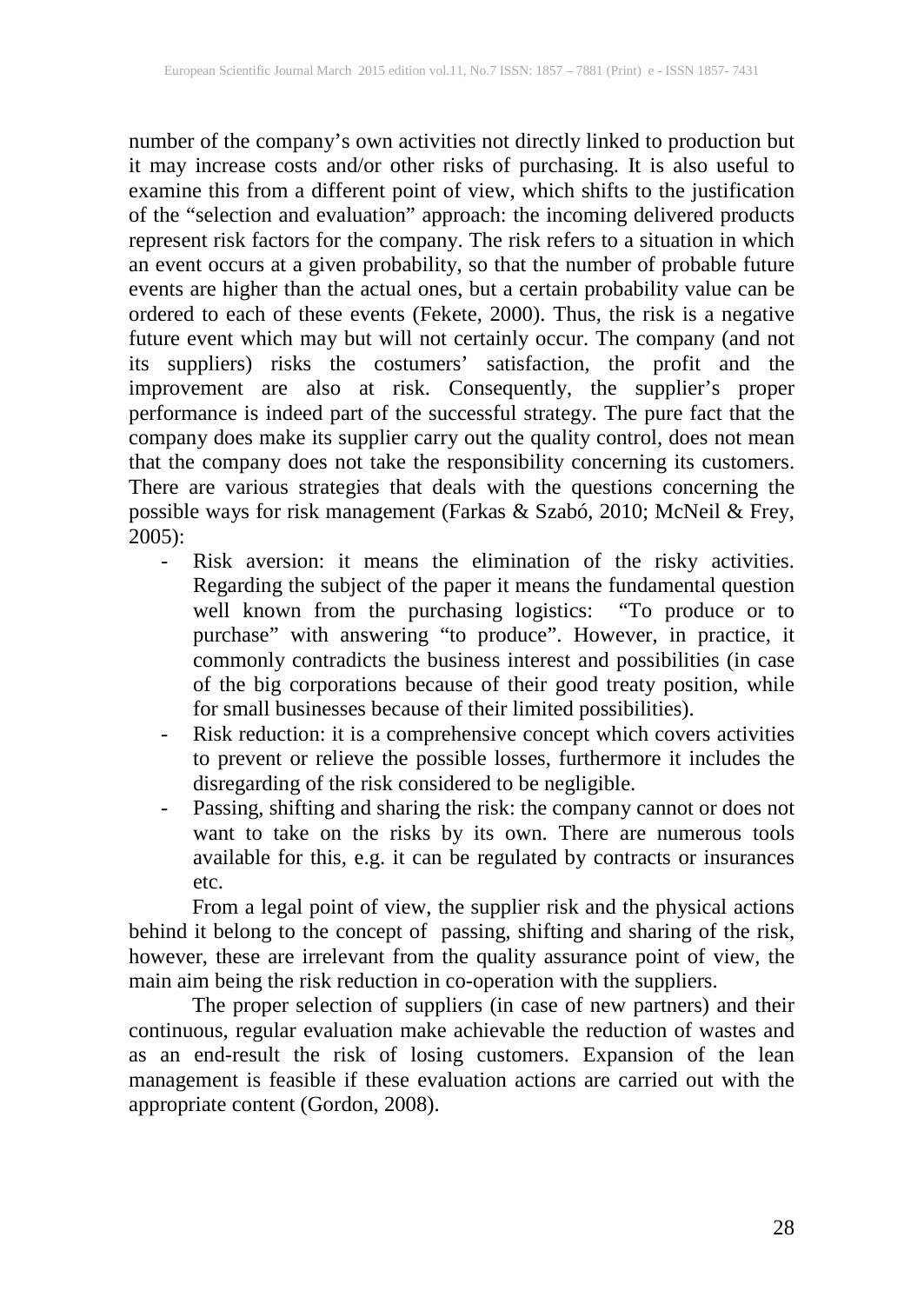# **The guidance of international quality management standards**

Morauszki (2011) underlines the competitiveness (lack of trust in suppliers, suppliers as opponents) and the cooperation (partnership), including the conditions on possibilities of improvement for describing the nature of relationship between suppliers and companies. Both the general business thinking and the quality management standards tend towards this direction. It would be easy to say that these were also perfectly compatible with the principles of the lean, but it may be much more correct to say that the current lean efforts seek to achieve the elimination of waste in this way as well.

The principles of quality management include the mutually beneficial relationships with the suppliers, which declares the mutual dependence of the participants, therefore, calls for the establishment of such a relationship between the partners in order to increase their ability to create value. The benefits of this approach comprise the improving of flexibility and the optimization of costs and resources, respectively. Based on the explanation of ISO 9004 standard related to this principle – among other things –, the identification and selection of major suppliers is achievable.

The ISO 9001 standard requirements provide a general point of departure because of the wide range of their applications. The regulation related to the outcome of the procurement process means a provision for the purchased product's meeting the specified purchasing requirements. The suppliers should be evaluated and selected on the basis at what extent they are able to deliver products in accordance with the company's expectations.

The ISO 9004 standard also applies other proposals that have already proven their usability at the Toyota, for example (based on the comparison of Liker (2004) and ISO 9004 standard):

- providing investment opportunities between the partners and the possibility of sharing profits and waste,
- promoting each other's improvement,
- taking into account the risks associated with the relationship of partners, namely the use of effective risk management solutions,
- learning from the successes and the failures, as well as from the almost happened situations,
- gathering the knowledge from all partners.

At the higher levels, the ISO 9004 standard defines an active and deep relationship when interpreting the maturation level of an organization:

- "Level 3: Suppliers and partners are identified in accordance with strategic needs or risks. Processes for developing and managing the relationships with suppliers and partners exist.
- Level 4: Open communication of needs and strategies occurs with partners.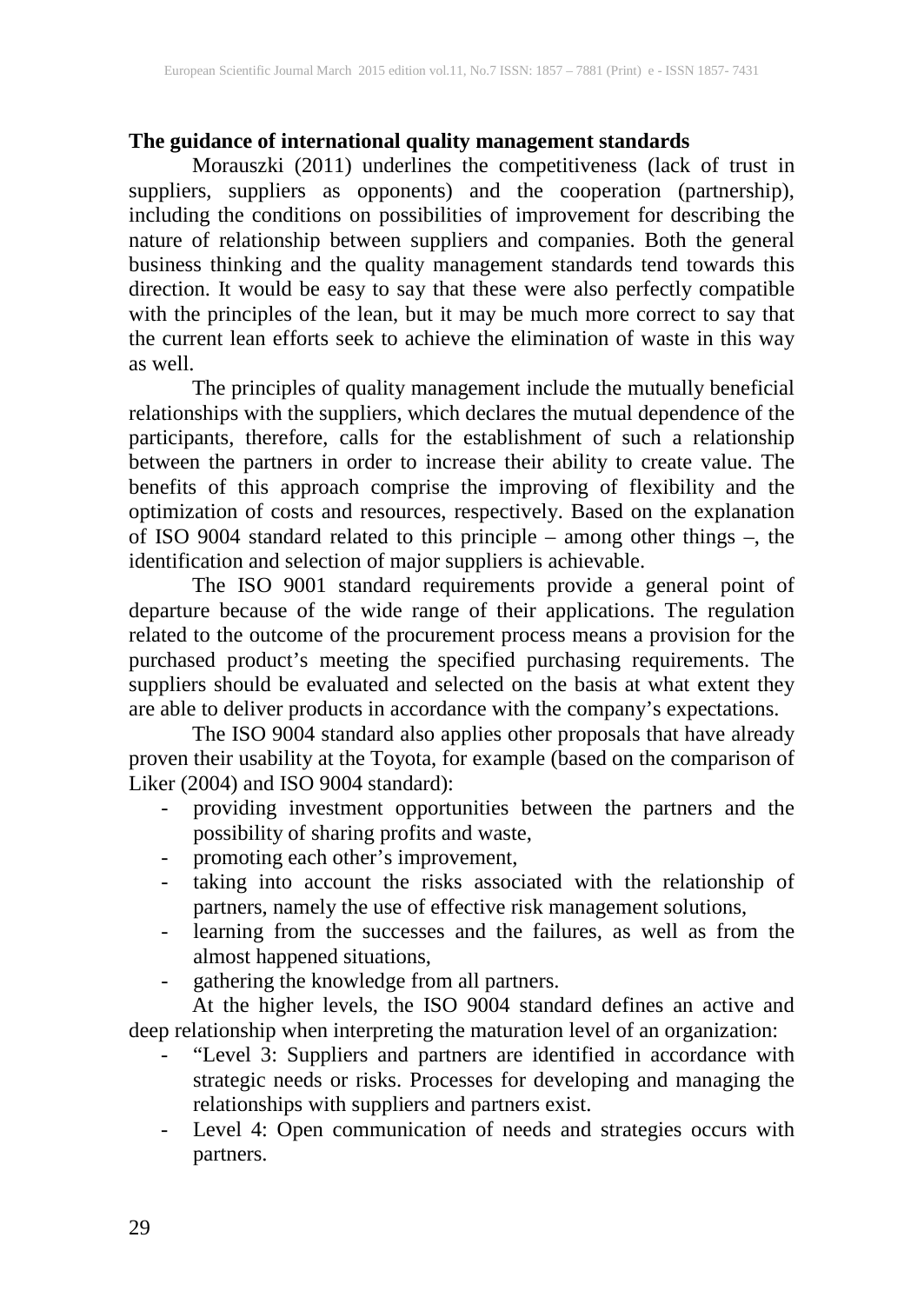- Level 5: Data demonstrates that partners are engaged in and are contributing to the organization's successes" (ISO 9004 p.30.).

# **Suppliers' evaluation and selection criteria**

The soul concept behind the selection and the continuous evaluation of the suppliers is the criteria upon which the company decide with whom they are willing to work. A wide array of examples of the factors to be considered can be found in the literature and may arise in the practice as well. The most important elements are summarized in Figure 1.

Figure 1. Interrelationships among the main criteria used for the evaluation of suppliers



Source: Morauszki (2011)

The array of the evaluation factors can be markedly wider than mentioned above, also involving the quantitative and qualitative (not directly quantifiable) requirements for the products, the services connected to the products as well as the company's information system and operation, along with the reputation at the market level and in the society (Dickson, 1966). When revealing the risk factors – seeing it as a decision problem – it is always practical to aim at making a list with the greatest possible number of elements (the more aspects and the more opinions may lead to a more objective judgment), which are useful to be separated in distinct groups prior to the qualitative evaluation (Galambos & Fekete, 2005; Ho et al., 2010; Lolli et al., 2014).

The present study tries to arouse the attention on a strategically important problem, namely, the interrelation between the supplier evaluation and the lean management, because if the emphasis has been shifted in this field, even the correct application of different assessments and selection techniques can only achieve an incorrect result.

#### **Suppliers' evaluation by the lean principles**

The lean management aims at eliminating the waste which can be arisen during the production and of which emergence (and prevention) is greatly affected by the suppliers as well. Examining the evaluation criteria detailed and the requirements of ISO 9001/ISO 9004 standards, it is easy to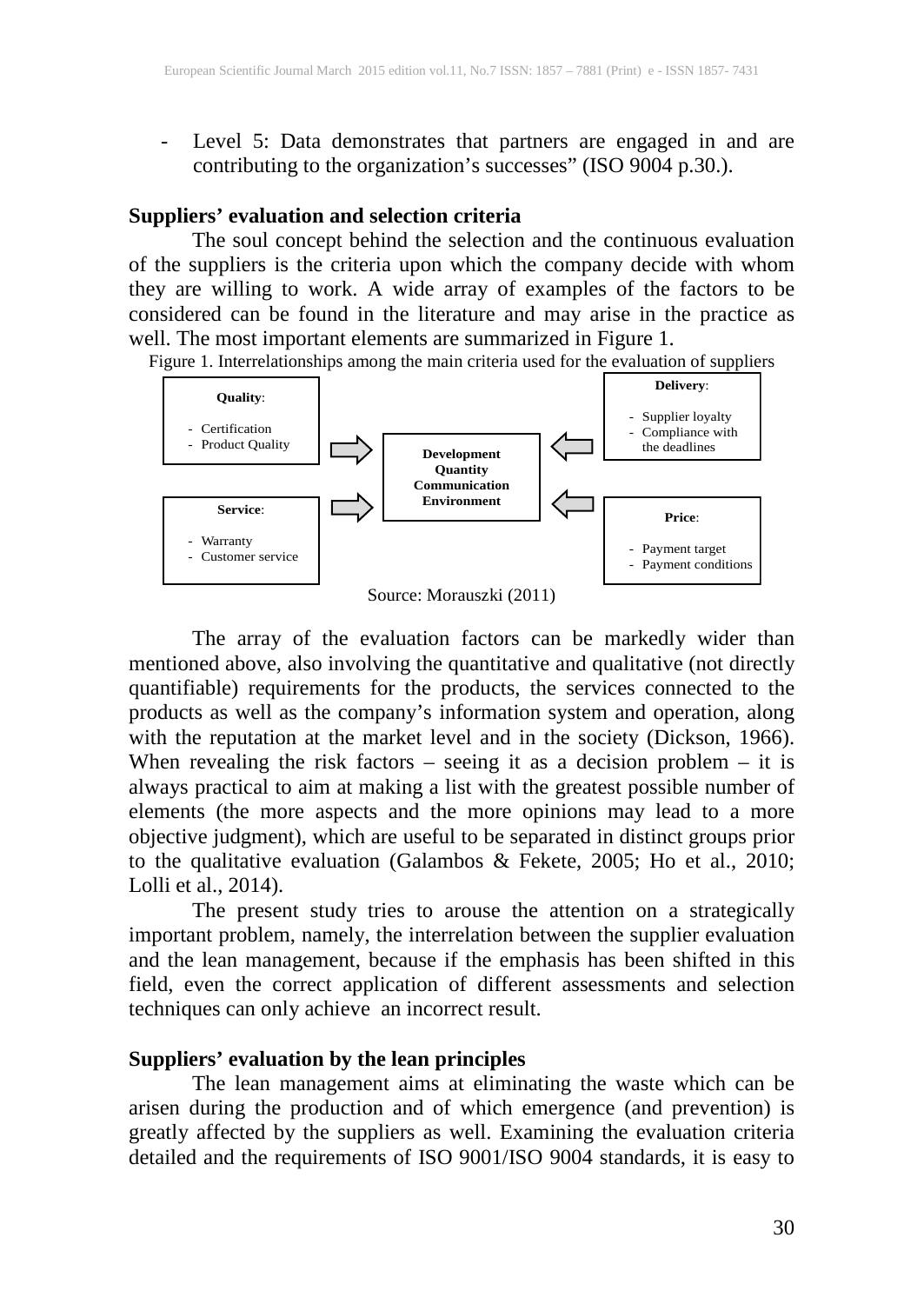understand that the actions for the evaluation and selection of suppliers serve only indirectly the goals of the lean management, because these basically focus on the organizational and constitutional features and skills. The applicable quality management principle emphasizes the identification and selection of the major suppliers, while the ISO 9001 instructs the arrangements with the organizational requirements. The need for considering the contribution to the organization's activities first comes up in the ISO 9004.

In theory, that may appear as a wordplay with the definitions: because if the processes and the system of the processes are clearly defined, the tasks and the responsibilities are also clear cut, that means the organizational requirements are the same as the requirements for the construction and the operation. In practice, however, biases are to be expected:

- The information can be distorted even within the company because of the diverse skills and interests (Bíró, 1997). The requirements faced by the supplier and the requirements of the processes may differ from each other, even if the information source was chosen accordingly (for example, in case of choosing a raw material the representatives of the production must be asked about what, when, how is required). The possible places for the distortion are summarized in Figure 2.
- Different management decision-making traps may occur, e.g. one partner or the other may be favored or suppressed; respectively, because of purely subjective reasons (sympathy) or being under the stress of a rapid decision-making etc. (Simon, 1983).
- The evaluation is primarily on the basis of past data and experiences, which means no warranty for the future.

In a significant number of companies, the evaluation means a ranking scale, which sorts the partner organizations into categories (Hallikasa et al., 2005). If the evaluation is only undertaken because it is written in the quality control regulations, its effectiveness will be fairly questionable.



Figure 2: Material and information flow by the interested units

Source: created by the authors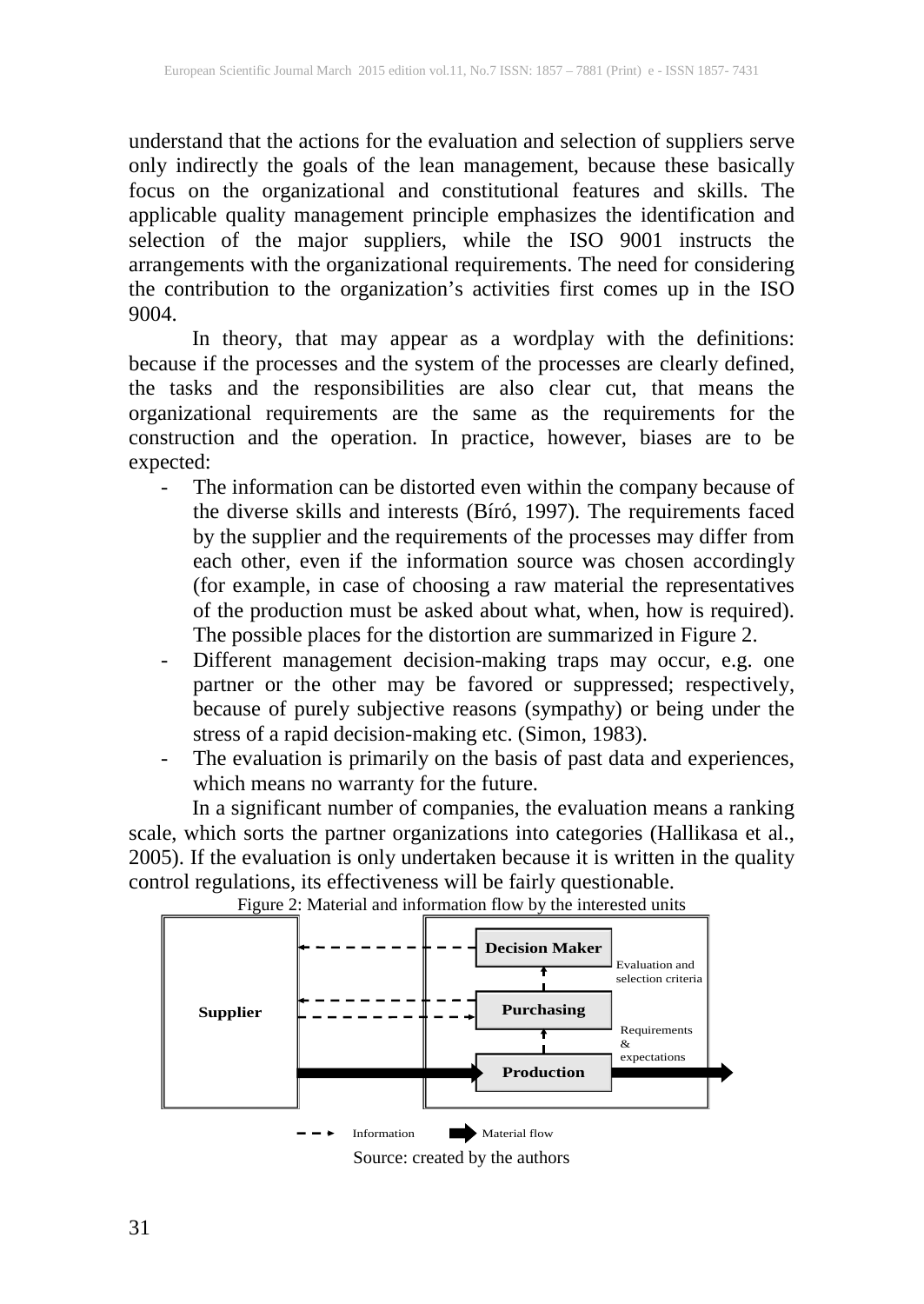In order to have an access to the benefits of the lean management, the evaluation should not (only) be comprehensive, which means it comprises the organization as a whole or the skills in general, but it should be connected to the value stream specified. Although the decisions based on the evaluation of the organizational aspect may reduce the risks, but those do so to a lesser degree than expected. The efficiency depends on how practical the evaluation criteria are managed to be chosen, what the evaluation procedure (timeliness) is and the background support. Proper results can be expected if the evaluation framework based on continuously updated database, and it is accompanied by thorough and regular audits. However, not all organizations can operate with such a comprehensive solution, in fact, it may happen that the supplier seems to be excellent one according to each criterion applied in the evaluation (having stable financial background, good references, excellent machines and people etc.), but even this does not guarantee that it would help to meet the customer needs regarding the specific products delivered for a given task or service. This means that even in case of a supplier selection based on an in-depth comprehensive evaluation, the risk remains that the supplier will not be able to fulfil the expected requirements.

What could be suggested as the solution? The supplier's poor performance can be minimized if the two conditions as below are met:

- the supplier is treated as an equal partner by the company, what is reflected both in the communication and in the setting of matching goals,
- the decision of the selection and evaluation of suppliers is based on not only the former experiences, but the evaluation of each task as a movement of a value creation chain.

To overcome the challenges summarized above, it is not the application of some new methods which provides the solution, but the extension of the lean thinking into. This may be difficult, but as Husi (2007) points out, it is not the complexity of lean tools what makes their use problematic, but the cultural implantation and harmony. By the lean approach the usefulness of all delivered products and services along with the related services must be questioned to see whether they create value or not. The questions must be formulated and asked on functions instead of products, processes and partner companies. The relationship between needs and functions defined by the value analysis (Miles, 1972) should be applied for the external suppliers too. The supplier requirements deduced from the processes are to be known exactly (the supplier must be let know about those) and having formulated the related functions, they should work as partners to reach the mutual beneficial solutions. It is difficult to learn whether the partnership or the waste elimination comes first, but they surely support each other on the long run.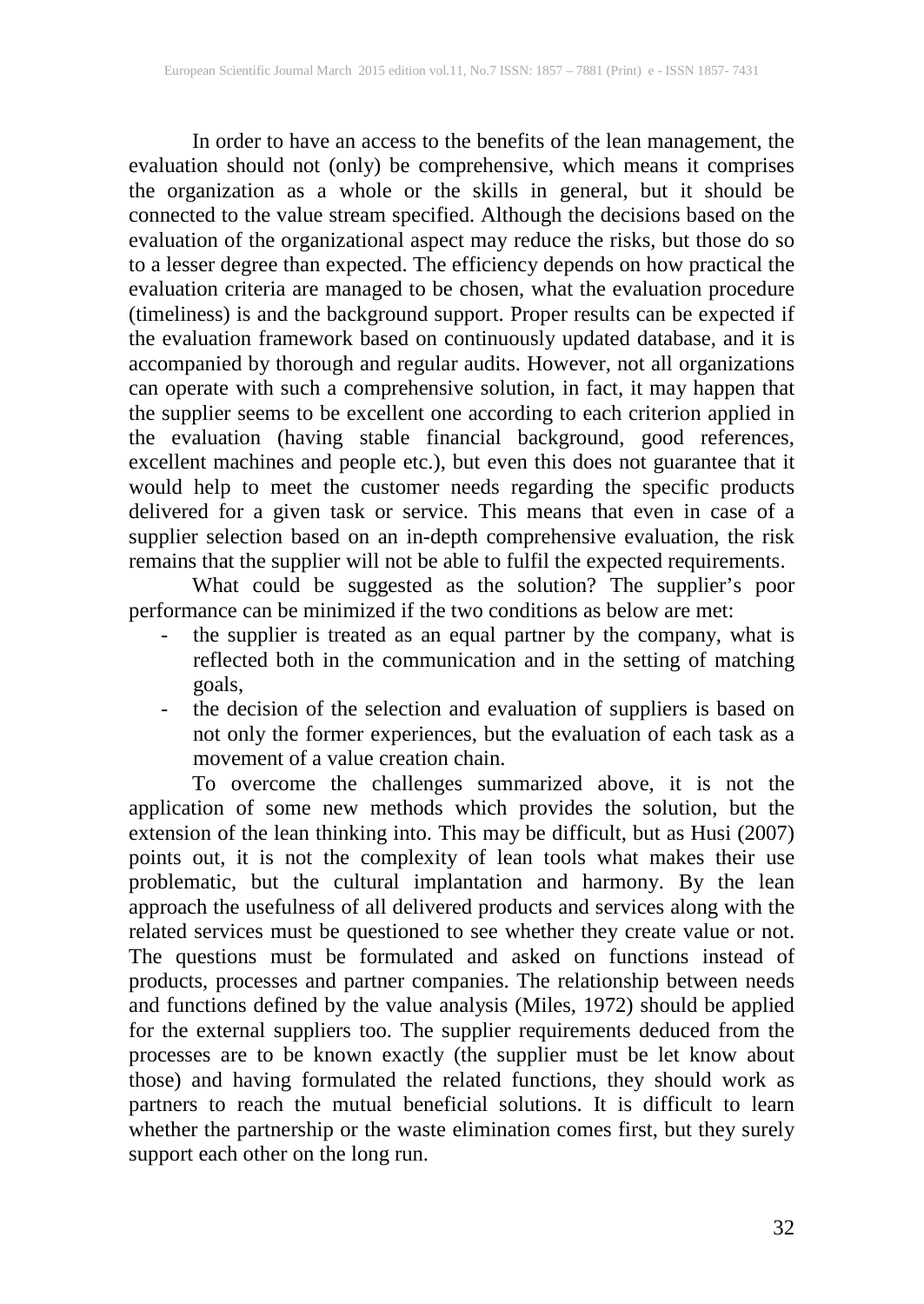#### **Case studies**

The application of lean principles and techniques requires creativity. The improvement possibilities can turn up in many areas and in many apparent form. Some case studies may illustrate the good practices.

# **Modifying a component's packaging**

A large company purchased rubber rings for the manufacturing of a product of its own. By applying more lean principles together, they help to spare significant amount of time and money if the company and supplier comodify their processes. The purchasing department mediated the quality requirements for the supplier, an important element of which was that the rubber rings should hold a given flexibility during the assembly. To this end, the supplier treated the rings with special protective substance and delivered in gas filled foil package. The packages were unpacked at the company place and the special lubricant had been wiped before installing into the product. Analysis of the value stream pointed out that there is a mutually nonbeneficial process running. At the company's side, waste was arisen because of the time needed to unpack and to wipe the rings, also because of the labor dedicated, the transport and the storage as well. Moreover, a significant amount of garbage was generated (the packaging and the cloths contaminated with chemicals). Additional costs were arisen also at the supplier's side, due to the pre-treatment of the rubber rings and the gas protection as well as during the packaging. The idea of transporting untreated rubber rings in bulky package – even as much as 100 in the same pack – came up, thanks to the analysis based on the lean thinking. However, they had to be careful with the untreated rings, because they lost their elasticity after 24 hours, which means they could not be installed after that. When the company has rethought the production procedure and schedule, a new agreement was settled with the supplier: when the need for rings had been indicated 2 working days prior to the commencement of production, the rubber rings could have been manufactured and delivered in time. Although the administrative review of the supplier has not changed (it was excellent as before), the partners realized financial benefits thanks to the value identification and the coordination of the functions accompanied by the omitting of unnecessary activities.

#### **Supporting the partner**

There was a small company providing a very specialized metallurgical service: they were able to do elaborated manufacturing on even very large metal pieces. No ISO 9001 certification they had and none of the most modern machinery fleet, nor a serious financial background were available, but they still received orders permanently because they offered a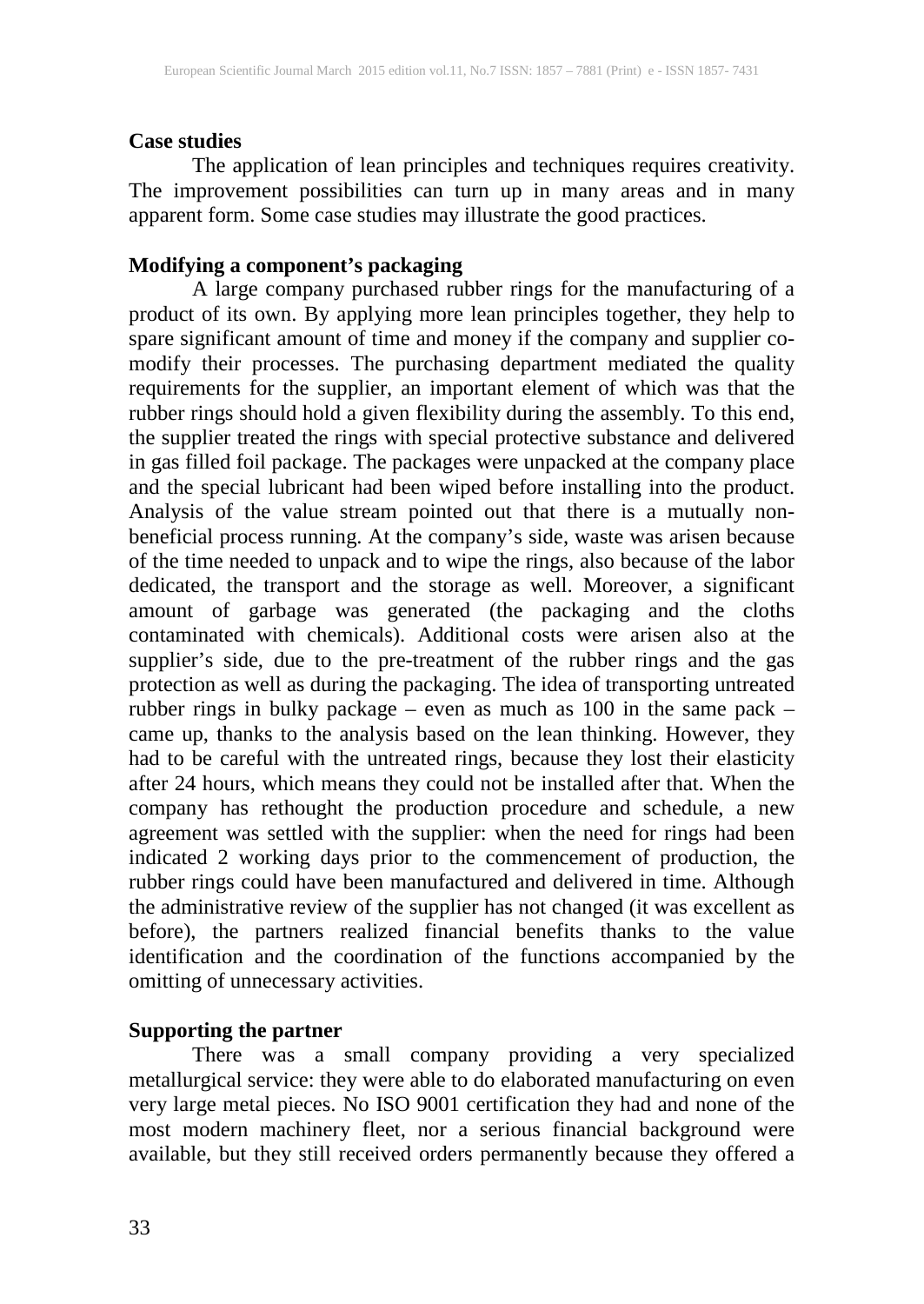unique service in the county. The small company had a "limited" ranking in the supplier evaluation system of its business partners, however, coevaluating its services and prices usually convinced them. Part of the service was the delivery of the work pieces manufactured with their own truck. Once this truck was broken, and they had to wait several months for a spare part. After that, a key customer terminated the contract and started looking for another supplier (this partner must face a cost-increase due to the longer transport distances, moreover, the spare part had to be sent back and forth due to its poor performance a good couple of times).

Another partner of that small company offered to take over the transportation in exchange for some price reduction. The costs and foregone financial effects for both companies were negligible compared to the key partner mentioned in this example, and it was not the bargain price which meant the real profit, but the long-term active cooperation gained here.

# **Systematic but ineffective evaluation**

There may be cases when it is the evaluation system itself which is needed to be re-considered. A company wanted to obtain an ISO 9001 certificate so they hired an outsider consultant to help, who proposed a procedure for supplier evaluation. Every new partner was evaluated individually by the company at the beginning of the cooperation, followed by an annual re-evaluation, but the method did not work well. There were no sign of any problems in the quality management system records. The effects were indirect in the field of delays, number of production failures, rejected products and finally decreasing financial coverage. The official ratings were excellent for about the 90% of the suppliers. However, a supplier with certified ISO 9001 or ISO 14001 management systems includes in the best category according to the approach suggested by the consultant. It was obvious from the above that the results by this approach were only suitable for displaying them on the notice board, but the executive director (who was also the main owner of the company) was not willing to hear or see that the whole procedure should have been re-thought. He was absolutely convinced the consultant, especially because other companies use a seemingly similar approach. What is more, in the ISO 9001 supervisory audits, the precise completion and documentation of the evaluation were always underlined. It resulted in the same phenomenon than the one applying a superficial, administrative procedure: the obtained fake information about the suppliers' potential and even about the improvement possibilities were missed.

# **Waiting times in health care**

A medical institution which provided screening examinations for managers operated a separate facility for sterilizing the medical equipment.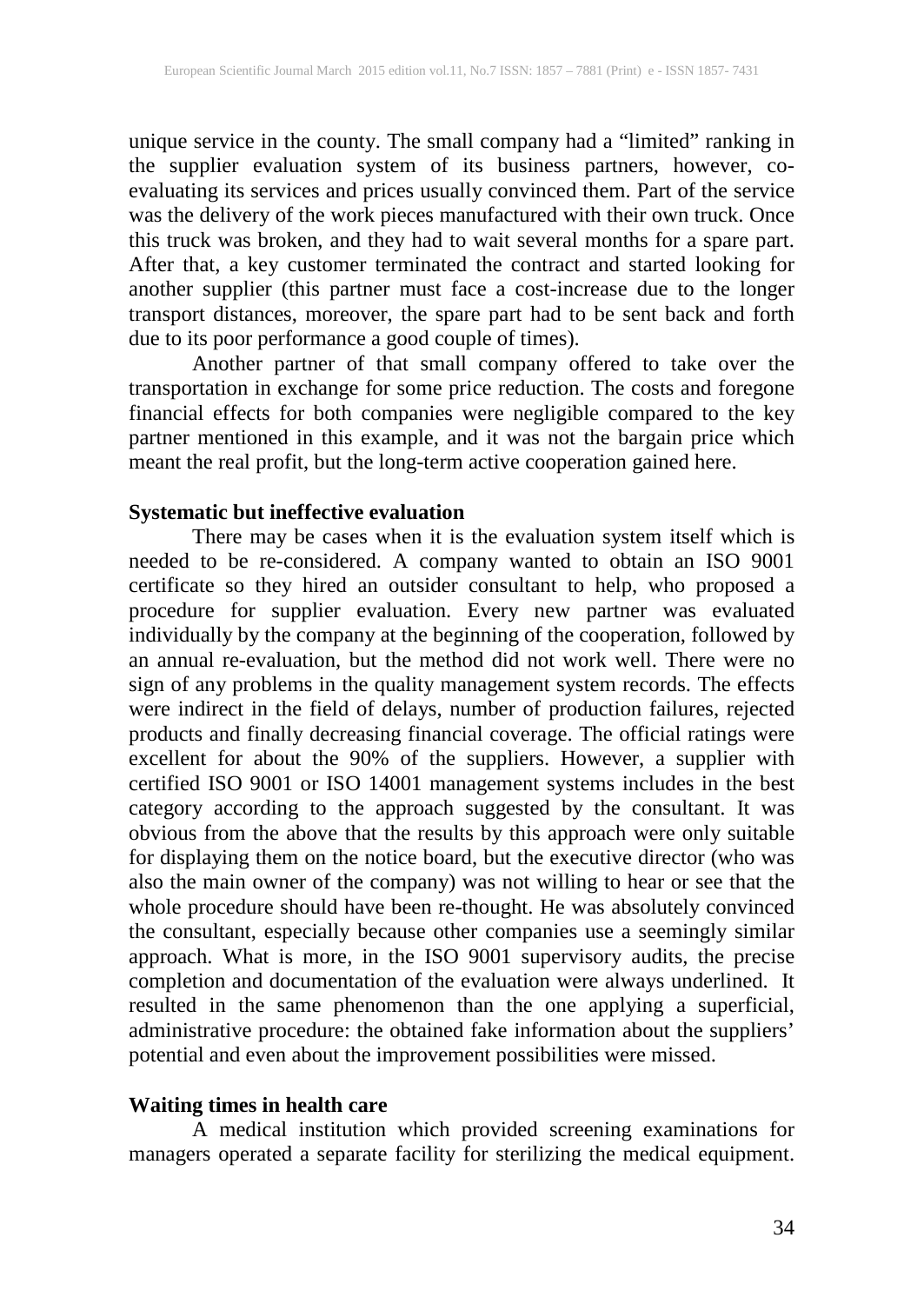The sterilization process itself was not a time-consuming step, but the maintenance and operational costs were rather high, which affected the selling price of the medical services. Because other institutions started to work in the market providing the same service, the price became the key factor in the business survival. While the sterilization was a fast and effective process, it might as well occur that the sterilization equipment needed to be repaired, which, in turn, was a time consuming step lasted for even several weeks. That made the service unpredictable. The institution had to choose between two alternatives: one was the fast sterilization with an expensive extra maintenance cost to ensure the permanent proper condition of the equipment for providing the health service or the other one was the switching to the purchase of disposable equipment. The latter one seemed to be more expensive than the continuing of the sterilization of the nondisposable equipment, but at the same time, considering the requirement for a proper sterilization facility and the fact that the disposable ones were available with a predictable timing, the medical operations could be sold at a better price in case of the use of disposable equipment, which also meant an improved patient satisfaction with the service. The switching process proved to be feasible, the costs became predictable and the long waiting times vanished.

# **Continuous monitoring of customer satisfaction**

A medical institution provided health care primarily for foreign citizens and for a charge, usually treatments which required minor medical treatments only. The process began when the patient first appeared at the place of the patient's care. However, a common problem was that foreigners did not find – or they did so only with difficulty – the place of the patient care. Consequently, the administrators spent much time for giving guidance about the right directions. In addition, many patients did not appear in time or were indignant at not knowing neither the place nor the language.

In order to make the patients satisfied, the institution tried to establish a more complex service based on the ongoing evaluation of costumer (patient) satisfaction. Thanks to this, the health care offered for foreign patients were accompanied with a shuttle transport from the city limits and also interpreters took part in the new transport service. This additional service produced a minimal increase in costs, but reduced the burden on the administrators, increased the patient satisfaction and helped to meet the timetable of doctors and infrastructure.

#### **Conclusion**

Regarding the customer satisfaction, the products, the components and the services, which are purchased by the particular company are indeed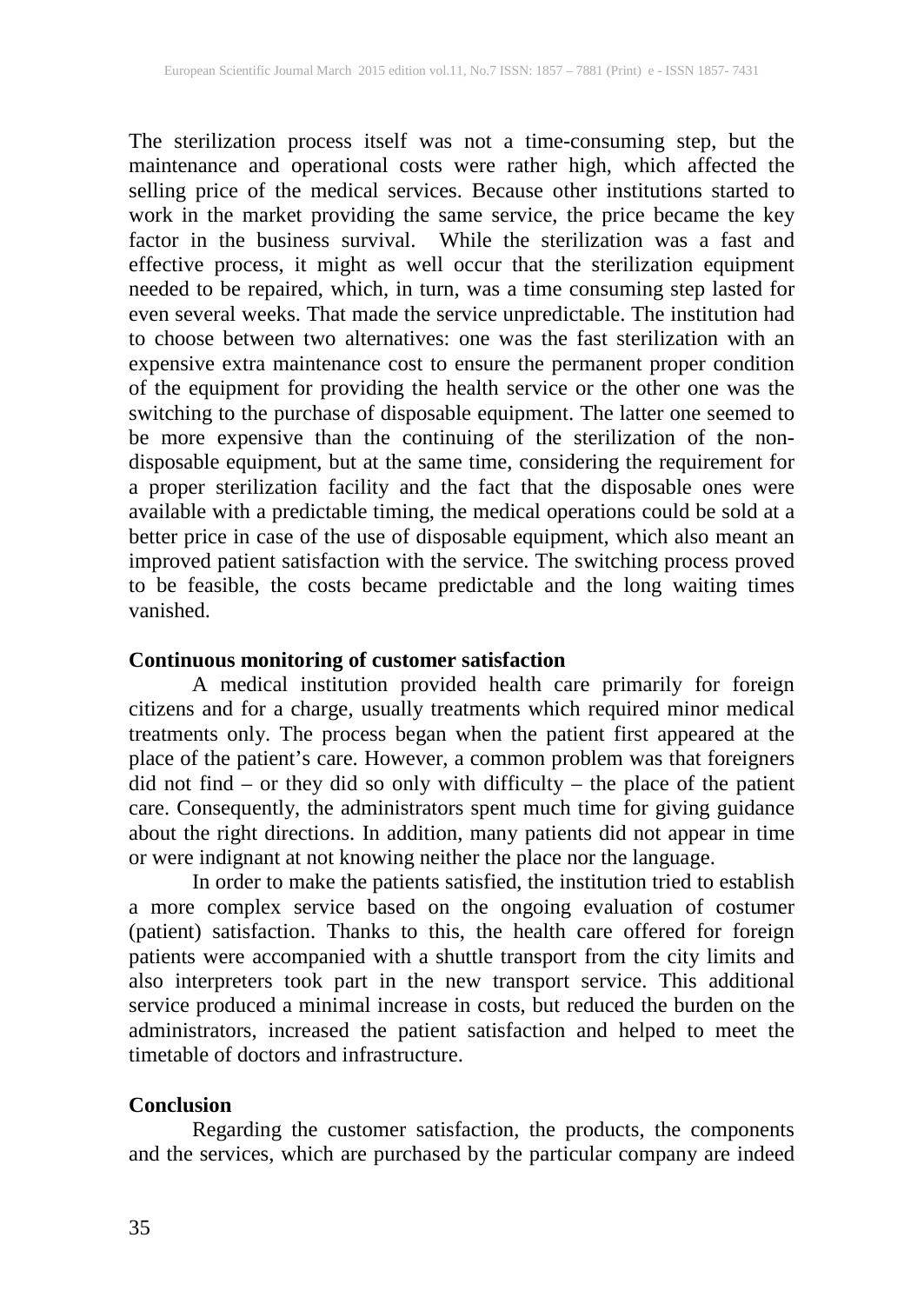key factors. Although the features are usually covenanted in writing, it is always the company who will take the responsibility towards the costumers. At the lowest level of trust, every purchased product is going to be approved prior their entering the production process. In this way, the risk of faulty production can be lowered, however, several extra activities (which means eventually extra costs) must be undertaken by the company. Based on the approach of lean management, that means one form of the waste production (faulty production) converting into another one (waiting, unnecessary deliveries and movements etc.). By using the methods of the value identification, which always questions the usefulness of each products and activities, a partnership can be established with the suppliers, in which it is possible to relocate or eliminate these activities. This view should be mirrored in the suppliers' evaluation as well.

### **References:**

Bíró, Z. (1997). Structure of corporate information system (Vállalati információs rendszerek struktúrája). In: microCAD International Computer Conference, Miskolc: University of Miskolc.

Bodek, N. (2008, March 1). Leadership is critical to Lean. Manufacturing Engineering, 145-153.

Chan, F. (2001). Effect of kanban size on just-in-time manufacturing systems. Journal of Materials Processing Technology, 116(2-3), 146-160.

Cimorelli, S. (2013). Kanban for the supply chain fundamental practices for manufacturing management, second edition (2nd ed.). Boca Raton, Fla.: CRC Press.

Dickson, G. (1966). An Analysis of Vendor Selection Systems and Decisions. *Journal of Purchasing*, 2(1), 5-17.

Farkas, Sz. & Szabó, J. (2010). Handbook of corporate risk management (A vállalati kockázatkezelés kézikönyve). Budapest-Pécs: Dialóg Campus.

Fekete, I. (2000). The role of risk analysis in determining cash flow of investements (A kockázatelemzés szerepe a beruházások pénzáramlásának meghatározásában). PhD Dissertation. Corvinus University of Budapest, Hungary.

Feld, W. (2001). Lean manufacturing: Tools, techniques, and how to use them. Boca Raton, FL: St. Lucie Press.

Galambos, P. & Fekete, I. (2005). Step by step risk analysis (Kockázatelemzés lépésről lépésre). Budapest: ETK Rt.

Gordon, S. (2008). Supplier evaluation and performance excellence a guide to meaningful metrics and successful results. Ft. Lauderdale, FL: J. Ross Pub.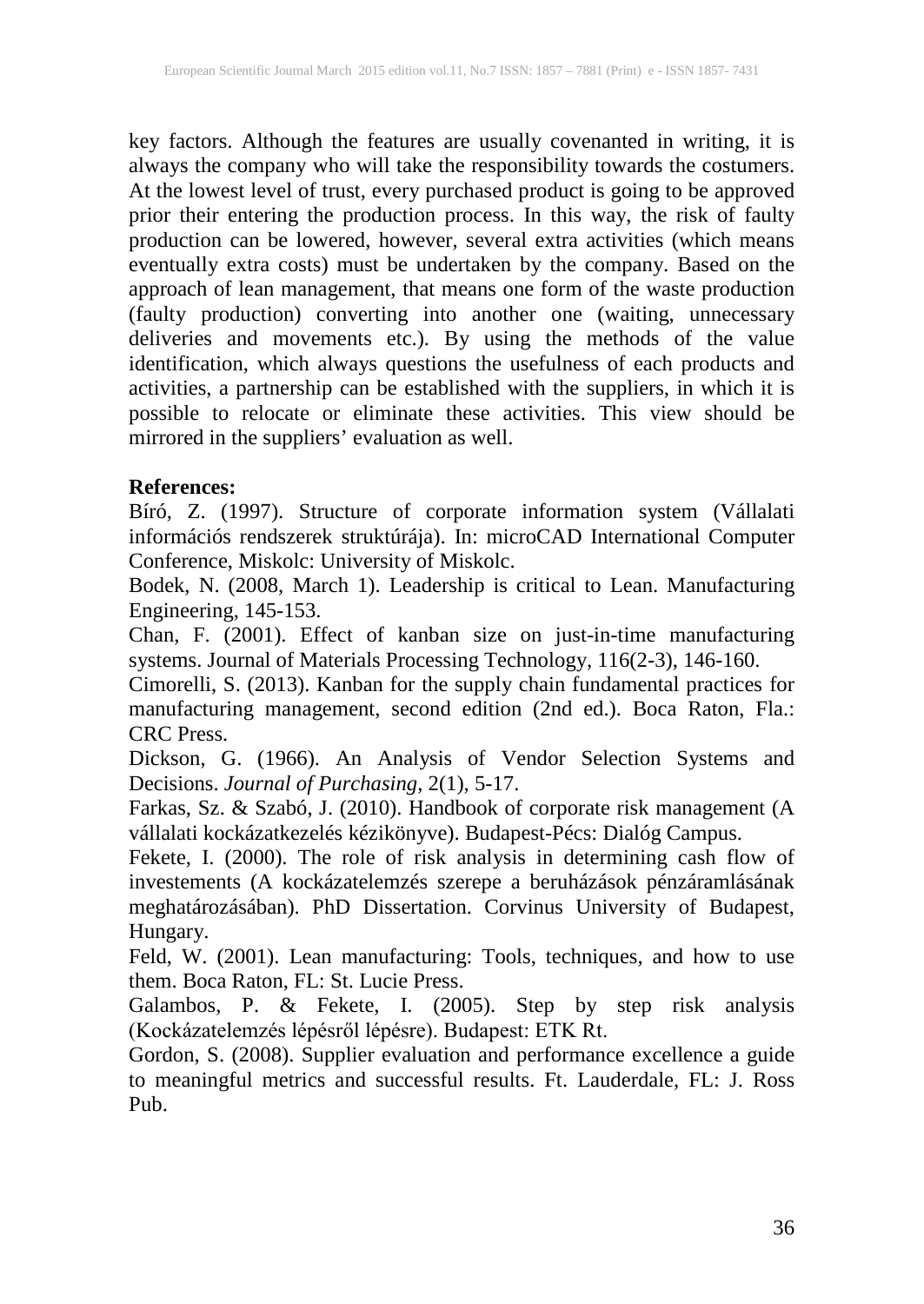Hallikasa, J., Puumalainenb , K., Vesterinenb, T. & Virolainenb, V. (2005). Risk-based classification of supplier relationships. Journal of Purchasing & Supply Management, 11(2-3), 72-82.

Harangozó, Zs. (2012). Research of the Lean-aspect implementation of production, by simulate modelling (A lean szemléletű termelés bevezetésének vizsgálata szimulációs modellezéssel). Magyar Minőség, 21(11), 37-43.

Ho, W., Xu, X. & Dey, P. (2010). Multi-criteria decision making approaches for supplier evaluation and selection: A literature review. European Journal of Operational Research, 202(1), 16-24.

Husi, G. (2007). Steps pf implementing lean-based production (A lean alapú termelés kialakításának lépései). Debreceni Műszaki Közlemények, 2(2), 59- 73.

Hutchins, D. (1999). Just in time (2nd ed.). Aldershot, Hampshire, England: Gower.

International Organization for Standardization (2008) ISO 9001:2008: Quality management systems -- Requirements. Geneva, ISO.

International Organization for Standardization (2009) ISO 9004:2009: Managing for the sustained success of an organization -- A quality management approach. Geneva, ISO.

Liker, J. (2004). The Toyota way: 14 management principles from the world's greatest manufacturer. New York: McGraw-Hill.

Lolli, G., Ishizaka, A. & Gamberini, R. (2014). New AHP-based approaches for multi-criteria inventory classification. International Journal of Production Economics, 156(October), 62–74.

Marjolein, C., Caniëls, M. & Gelderman, C. (2007). Power and interdependence in buyer supplier relationships: A purchasing portfolio approach. Industrial Marketing Management, 36(2), 219-229.

McNeil, A., & Frey, R. (2005). Quantitative risk management: Concepts, techniques and tools. Princeton, N.J.: Princeton University Press.

Miles, L. (1972). Techniques of value analysis and engineering (2d ed.). New York: McGraw-Hill.

Morauszki, K. (2011). The evaluation criteria for the qualification of suppliers (Értékelési kritériumok a beszállítók minősítése során). Repüléstudományi Közlemények, 23(1). Retrieved from http://www.szrfk.hu/rtk/

Morgan, J. & Liker, J. (2006). The Toyota product development system. New York: Productivity Press.

Simon, H. (1983). Reason in human affairs. Stanford, Calif.: Stanford University Press.